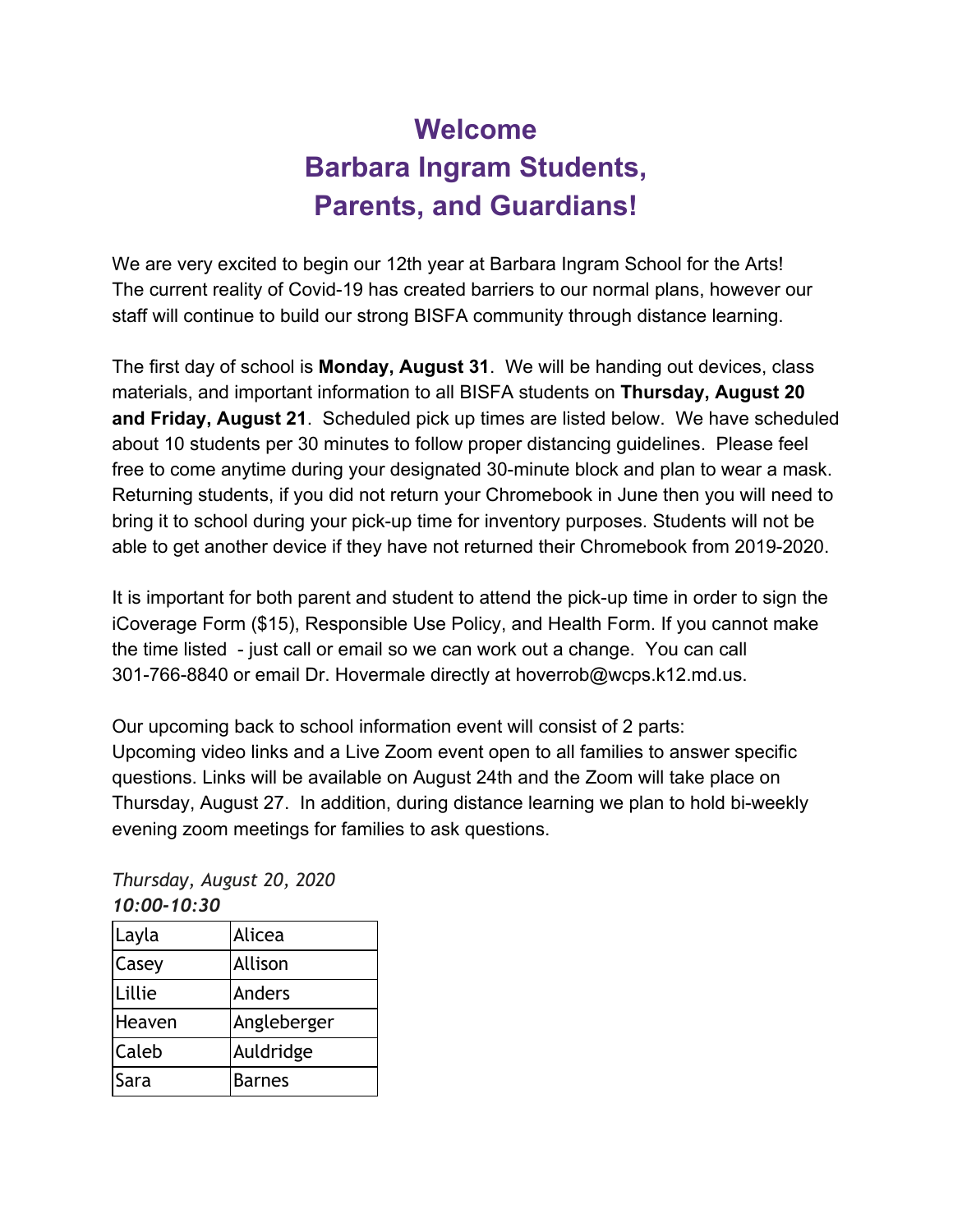| Deanna  | Becton        |
|---------|---------------|
| Devlin  | Becton        |
| Arianna | <b>Berner</b> |
| Shaun   | Brantner      |

## *Thursday, August 20, 2020 10:30-11:00*

| Alison    | Clingan       |
|-----------|---------------|
| Justice   | Clingan       |
| Alexia    | Crim          |
| Saniyah   | Davis         |
| Rachael   | Demuth        |
| Joshua    | Dickinson     |
| Abigail   | <b>Dillow</b> |
| Sofia     | <b>Divens</b> |
| Paige     | Egupov        |
| Alexandra | Elgin         |
|           |               |

#### *Thursday, August 20, 2020 11:00-11:30*

| Gabriel  | <b>Elliott</b> |
|----------|----------------|
| Chase    | Foster         |
| Cierra   | Foster         |
| Evelyn   | Frazier        |
| Allison  | Fricke         |
| Lawrence | Giles          |
| Annabel  | Goble          |
| Julianna | Goolsby        |
| Dynasty  | Gordon         |
|          |                |

# *Thursday, August 20, 2020 11:30-12:00*

| Luke | Hadigian    |
|------|-------------|
| Sade | <b>Hill</b> |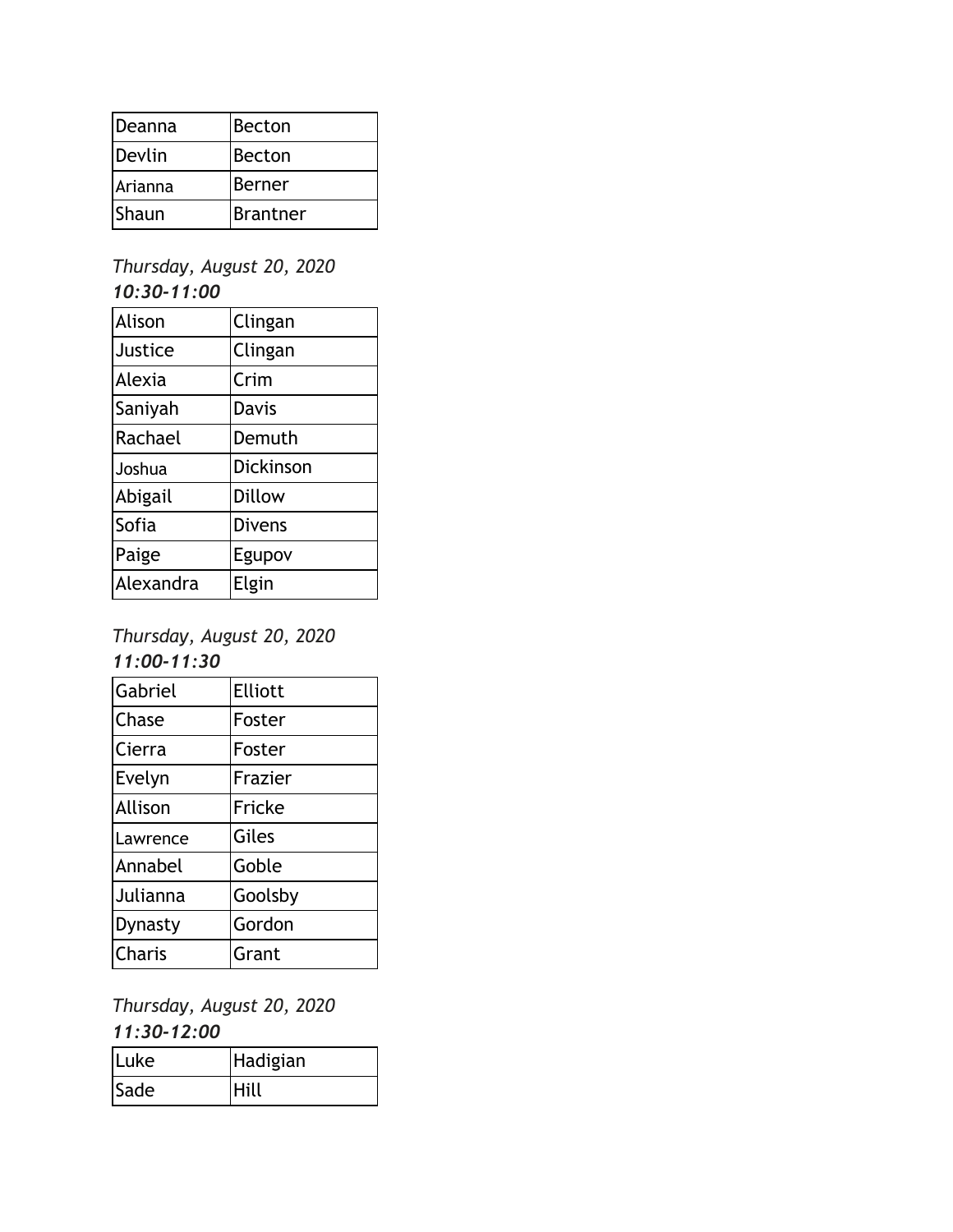| Horst-Wade  |
|-------------|
| Hott        |
| Hovermale   |
| <b>Huff</b> |
| Huntzberry  |
| Huynh       |
| Ignatowski  |
|             |

*Thursday, August 20, 2020 12:30-1:00*

| Tessa          | Jackson     |
|----------------|-------------|
| Zoe            | Johnston    |
| Rachel         | Judge       |
| <b>Brandon</b> | Lauer       |
| Kaleena        | Lichtenberg |
| Jandi          | Linde       |
| Ashley         | Llerena     |
| Candis         | Lyle        |
| Madeline       | Marks       |
| Arianna        | Marriott    |
|                |             |

*Thursday, August 20, 2020 1:00-1:30*

| Audrey    | Matthews        |
|-----------|-----------------|
| Alexander | <b>McCauley</b> |
| Elizabeth | McFarland       |
| Hannah    | Miller          |
| Samantha  | Mills           |
| Mary Jean | Moran           |
| Alexander | Newby           |
| Abigail   | Niang           |
| Madelyn   | Ortiz           |
| Isabella  |                 |
| Bianca    | Paraiso         |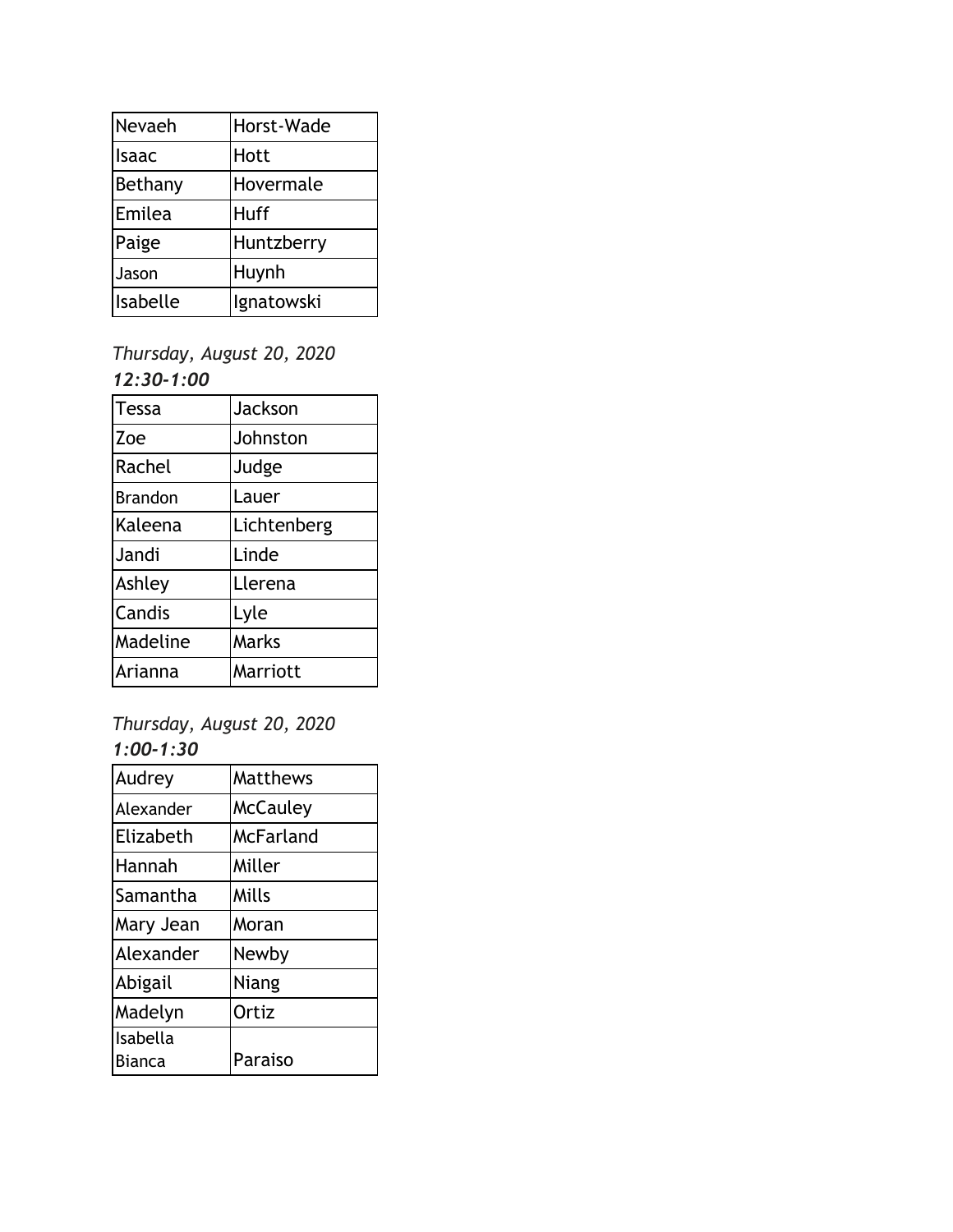*Thursday, August 20, 2020 1:30-2:00*

| Katerina       | Peters                 |
|----------------|------------------------|
| <b>Bradley</b> | Powers                 |
| Julia          | Pryor                  |
| Raia           | Redick                 |
| Colton         | Reiff                  |
| Zachary        | Rowland                |
| Alan           | <b>Ruiz Devilbliss</b> |
| Connor         | Rupert                 |
| Danielle       | Santori                |
| Kymberley      | Schwartz               |

## *Thursday, August 20, 2020 2:00-2:30*

| Justin        | Smith         |
|---------------|---------------|
| Lydia         | Spear         |
| Hailey        | Stoner        |
| Dylan         | Swain         |
| Gavin         | <b>Taylor</b> |
| Olivia        | Teague        |
| Autumn        | <b>Thrift</b> |
| <b>Travis</b> | Tice          |
| Emma          | Verdier       |
| Katelyn       | Vu            |
| Jack          | Wagner        |

*Thursday, August 20, 2020 2:30-3:00*

| Ethan    | Walker      |
|----------|-------------|
| Abby     | Whittington |
| Chloe    | Whittington |
| Dennis   | Williams    |
| Mckensi  | Williams    |
| Shatavia | Williams    |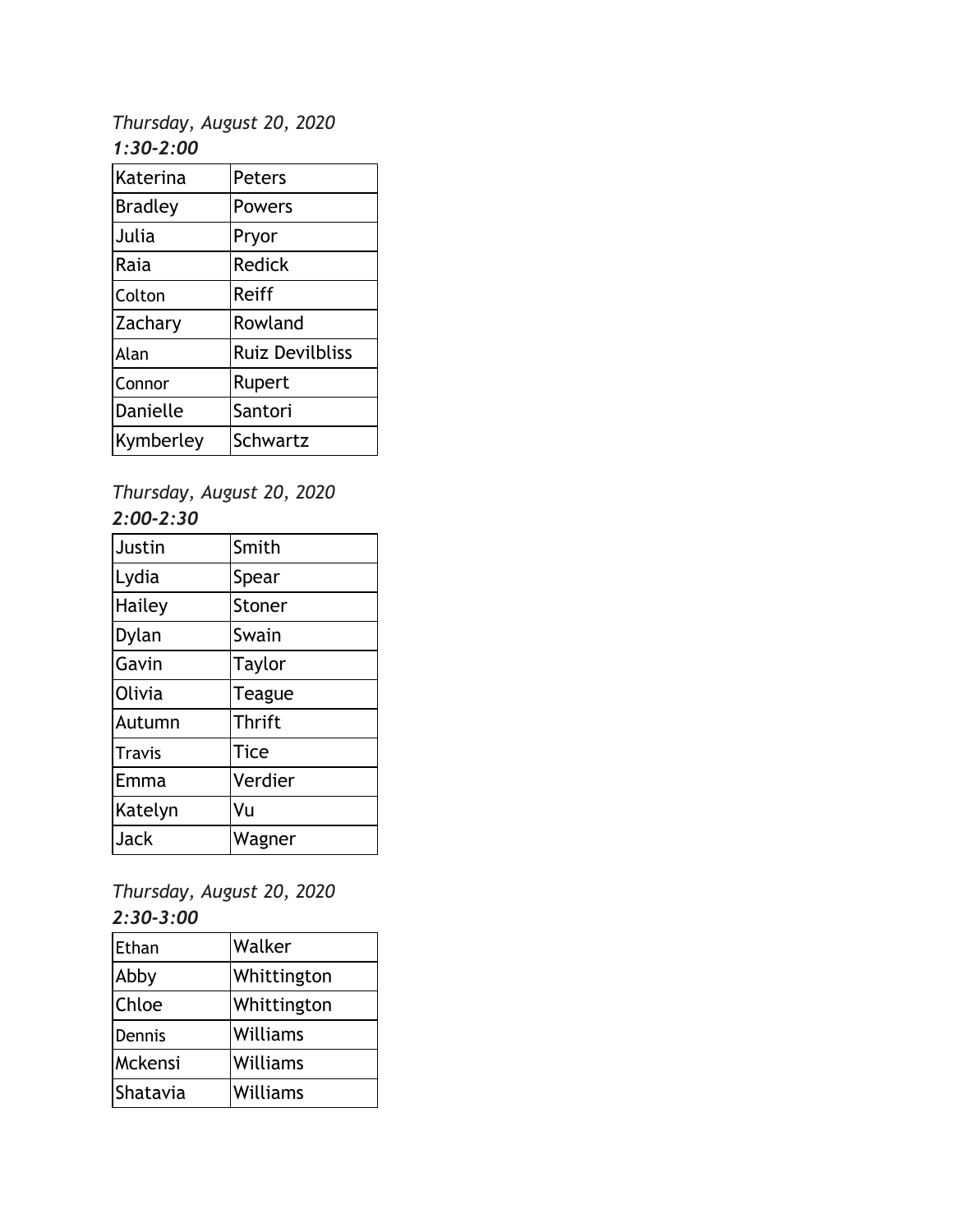| Genesis  | Wilson       |
|----------|--------------|
| Logan    | Woody        |
| Samantha | Yesko        |
| Madison  | Yorkowski    |
| Ryan     | Zwicharowski |

## *Thursday, August 20, 2020 3:00-3:30*

| Autumn  | Atkisson         |
|---------|------------------|
| Caleb   | Bachtell         |
| Caleb   | Baer             |
| Emily   | Barger           |
| Sarah   | <b>Barrett</b>   |
| Kayln   | Benson           |
| Heidi   | Berry            |
| Grace   | <b>Biddinger</b> |
| Madison | Blosser          |
| Pauline | Bonilla          |

## *Thursday, August 20, 2020 3:30-4:00*

| Calderon |
|----------|
| Caldwell |
| Cardenas |
| Cardwell |
| Checkeye |
| Clute    |
| Cortez   |
| Cushwa   |
| Daus     |
| Demers   |
|          |

## *Thursday, August 20, 2020 4:00-4:30*

| I onv<br><b>IDrumm</b><br>$\mathbf l$ |  |
|---------------------------------------|--|
|---------------------------------------|--|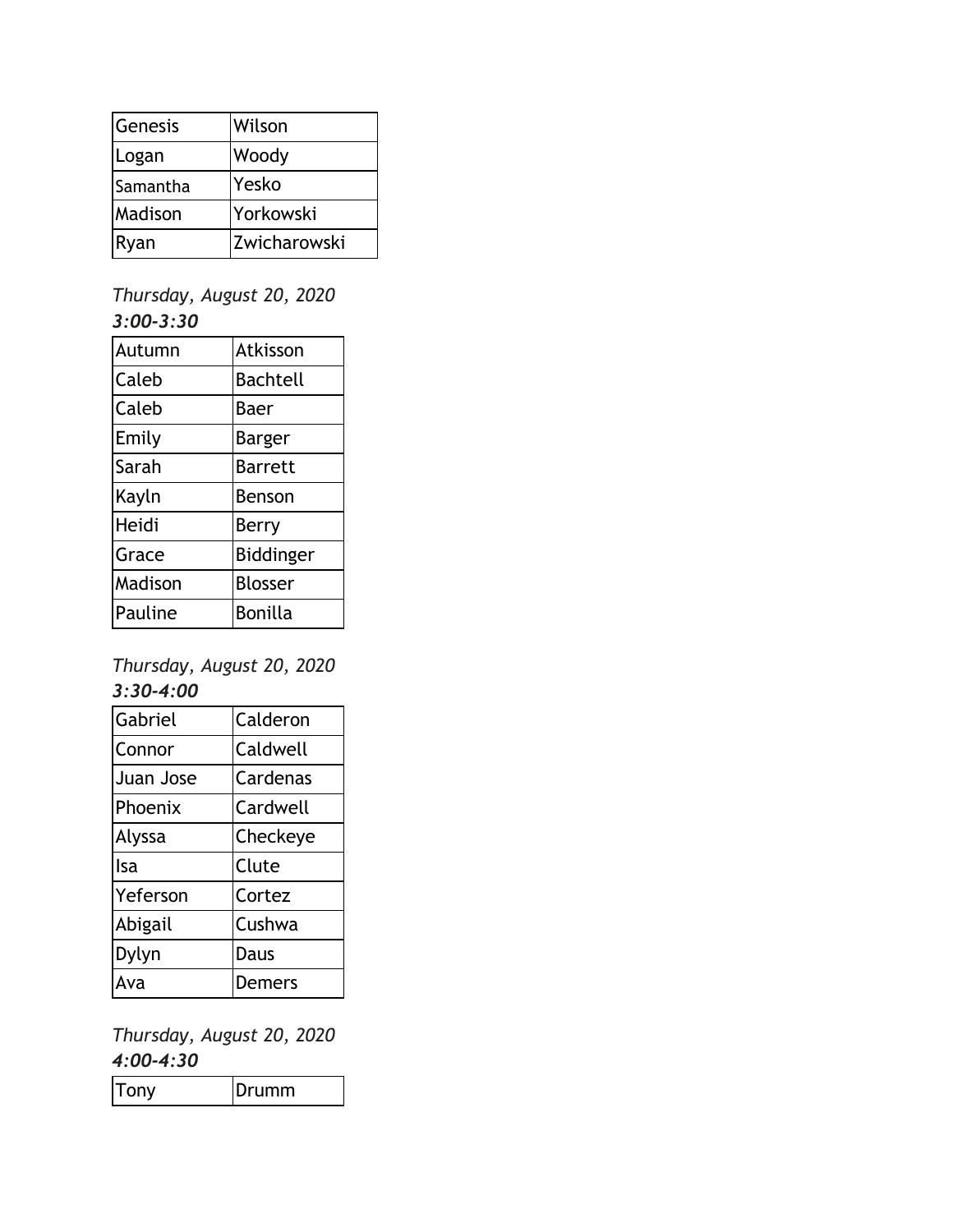| Eryn          | Dull           |
|---------------|----------------|
| Aniston       | <b>Edwards</b> |
| Sloane        | Evans          |
| Charlie       | Fernandez      |
| Kamryn        | Fitz           |
| Colia         | Fletcher       |
| <b>Alexis</b> | Franklin       |
| Gabriella     | Ganoe          |
| Savannah      | Gelwicks       |

#### *Thursday, August 20, 2020 4:30-5:00*

| Mesza     | Gibson         |
|-----------|----------------|
| Alaijah   | Gilliam        |
| Stella    | Graditor       |
| Emily     | Grossman       |
| Mackenzie | Guynes         |
| Benjamin  | Hamman         |
| Kaylee    | <b>Harris</b>  |
| Ashley    | Hendershot     |
| Quisqueya | Herrera        |
| Elisha    | <b>Hopkins</b> |

*Thursday, August 20, 2020 5:00-5:30*

| Austin  | Keister      |
|---------|--------------|
| Elyssa  | Kellogg      |
| Molli   | Keyser       |
| Patrick | McCarthy     |
| Ty      | <b>McCaw</b> |
| Isaiah  | McLeod       |
| Jake    | Milburn      |
| Megan   | Mills        |
| Kevin   | Mitchell     |
| Ana     | Mooney       |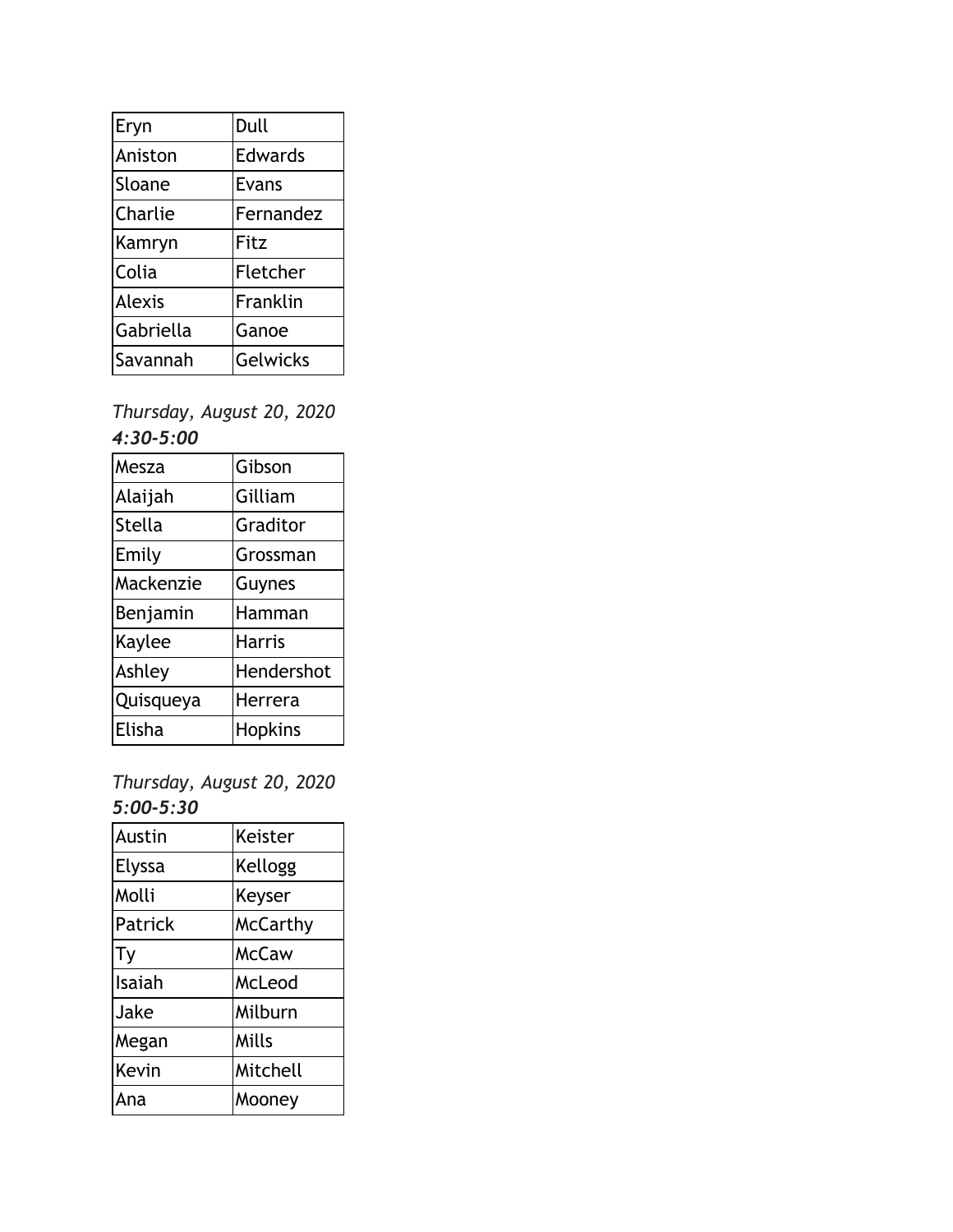*Thursday, August 20, 2020 6:00-6:30*

| Riley     | Necessary   |
|-----------|-------------|
| Aidan     | Neidinger   |
| Brianna   | Nguyen      |
| Gloria    | Pack        |
| Samantha  | Phillips    |
| William   |             |
| Judson    | Rand        |
| Brooklynn | <b>Rice</b> |
| Cora      | Rosenthal   |
| Dylan     | Rowe        |
| Andrew    | Russell     |

*Thursday, August 20, 2020 6:30-7:00*

| Dane     | <b>Russell</b> |
|----------|----------------|
| Efrain   | Santiago       |
| Tristan  | Sarver         |
| Taylor   | Shay           |
| Emma     | Simpson        |
| Kaylee   | Simpson        |
| Evan     | Smedley        |
| Gabrilla | Snyder         |
| Trey     | Strosnider     |
| Alayna   | Taylor         |
| Cloe     | Umbel          |

*Thursday, August 20, 2020 7:00-7:30*

| Destiny | Vest    |
|---------|---------|
| Andrew  | Von Alt |
| Bryana  | Walker  |
| Emily   | Webb    |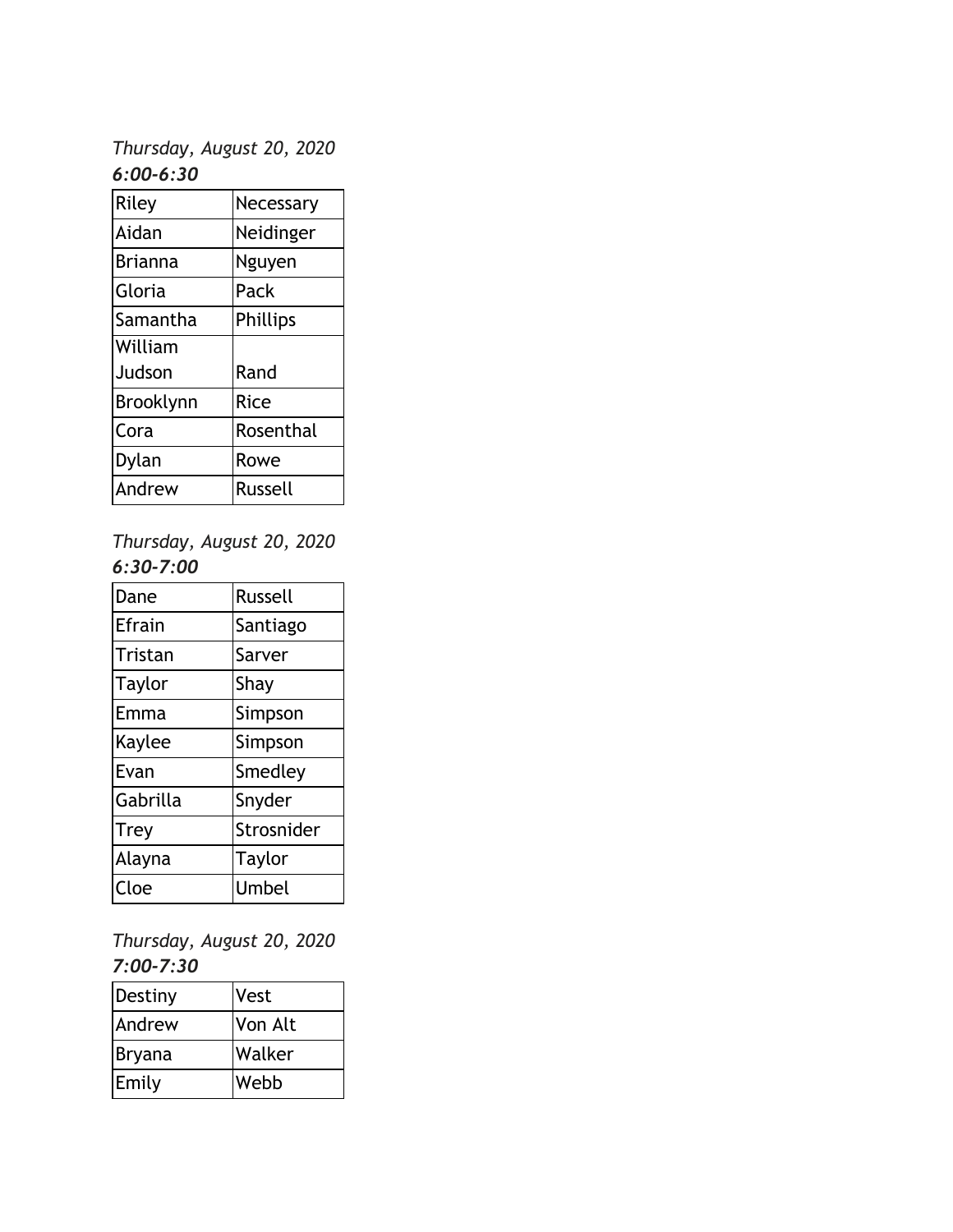| Joanna  | Whitmore  |
|---------|-----------|
| Jacob   | Wilson    |
| Emily   | Wise      |
| Rebekah | Yeagy     |
| Vivian  | Young     |
| Lucas   | Youngbar  |
| Kylie   | Zimmerman |

*Friday, August 21, 2020 9:00-9:30*

| Sophia            | Alsip         |
|-------------------|---------------|
| Darby             | <b>Bittle</b> |
| Wesley            | Blood         |
| Aidan             | Bohlander     |
| Jillian           | <b>Brown</b>  |
| Claire            | <b>Burger</b> |
| Kameron           | <b>Burker</b> |
| Andrew            | <b>Bushey</b> |
| Zachary           | <b>Butler</b> |
| <b>Zaneatrius</b> | <b>Butler</b> |

*Friday, August 21, 2020 9:30-10:00*

| Ava     | Coffman      |
|---------|--------------|
| Rachel  | Coney        |
| Chelsee | Cosens       |
| Scott   | Crawford     |
| Erika   | Davidson     |
| Kianna  | Durocher     |
| Alek    | Effland      |
| lan     | <b>Ekins</b> |
| Ileana  | <b>Ekins</b> |
| Kendall | Elenbaas     |
|         |              |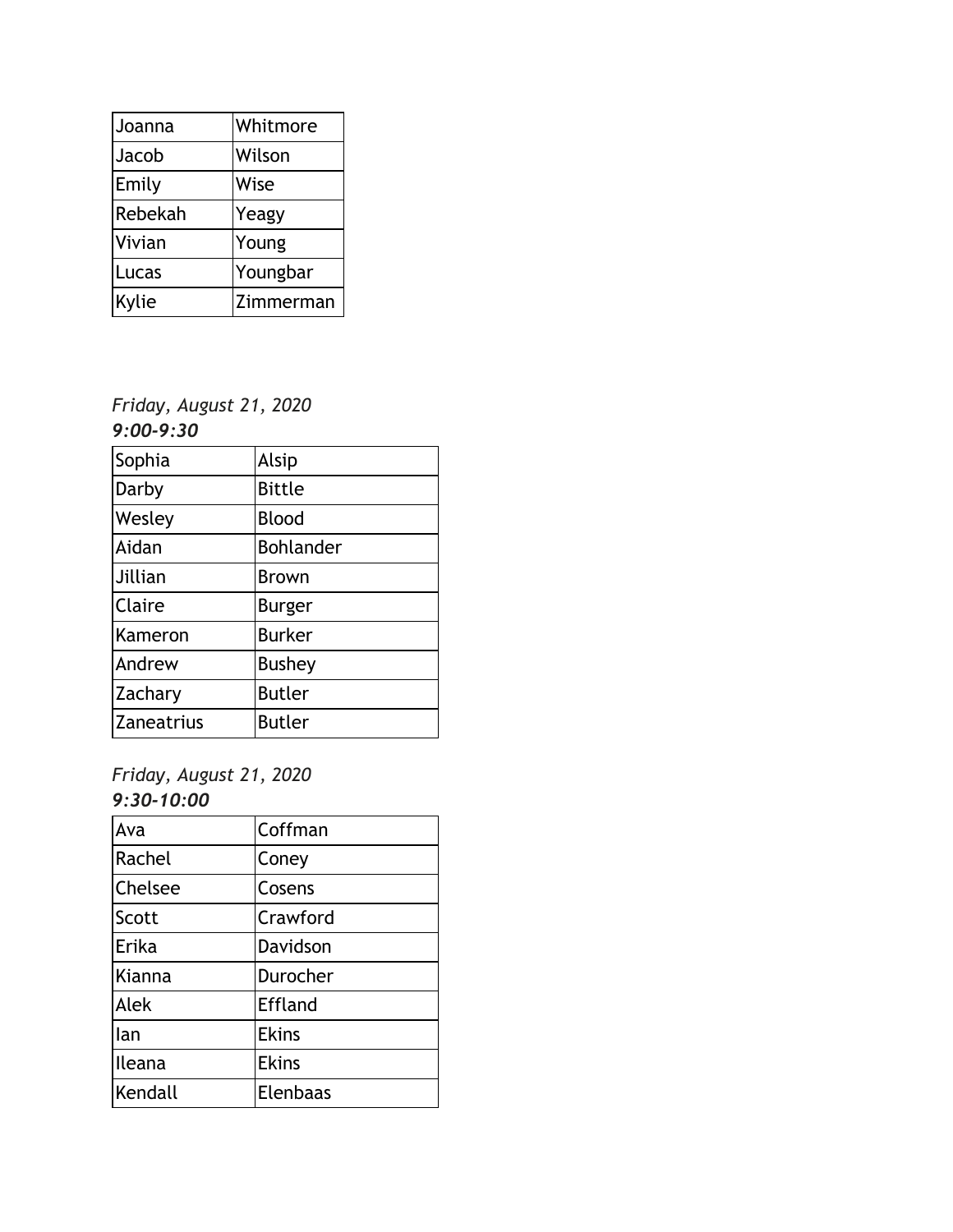*Friday, August 21, 2020 10:00-10:30*

| Grace         | <b>Ellis</b>   |
|---------------|----------------|
| Michael       | Falzone        |
| Kylah         | Ford           |
| Madelena      | Fultz          |
| Syrene        | Guarin         |
| Lauren        | Gunther        |
| <b>Bailey</b> | Hall           |
| Amaya         | Hamilton       |
| Kirsten       | Herd           |
| Dylan         | <b>Hetrick</b> |

# *Friday, August 21, 2020*

*10:30-11:00*

| Jonathan    | Hildebrand |
|-------------|------------|
| Levi        | Hott       |
| Aidan       | Johnson    |
| Keira       | Johnston   |
| Leah        | Jones      |
| Lakin       | Kandrick   |
| Christopher | Keane      |
| Rylie       | Kephart    |
| Olivia      | Lopez      |
| Luke        | Malott     |
| Connor      | McCardell  |

#### *Friday, August 21, 2020 11:00-11:30*

| Ethan   | McFarland |
|---------|-----------|
| Lydia   | McFarland |
| Eleanor | Metz      |
| Devorah | Montag    |
| Timothy | Murray    |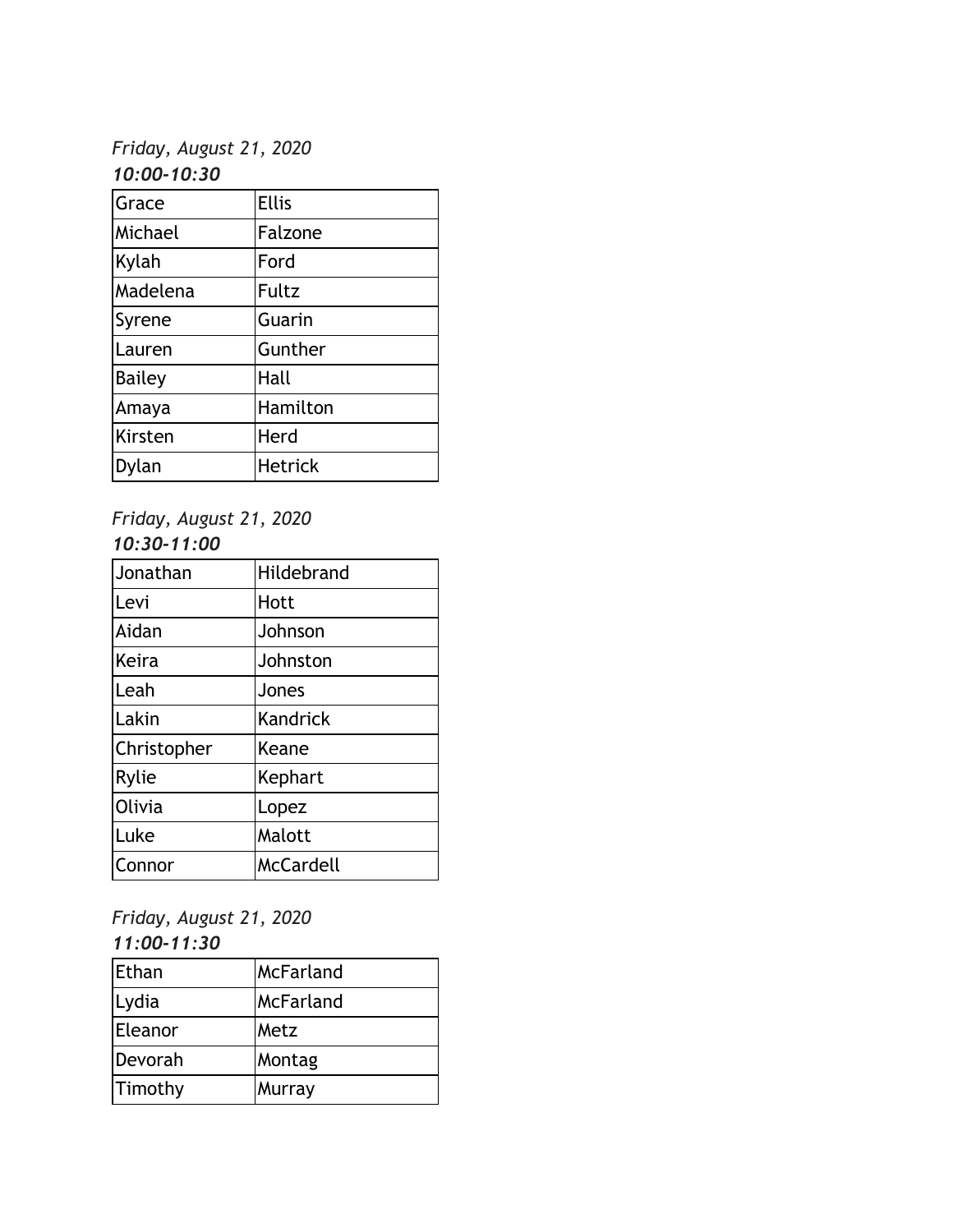| Charlie   | Musselwhite         |
|-----------|---------------------|
| Tien      | Nguyen              |
| Chloe     | Notabartolo         |
| Vienna    | Notarianni Stephens |
| Lusambula | Osongo              |
| Jasper    | Parks               |

## *Friday, August 21, 2020 11:30-12:00*

| Deborah (Hailey) | Patton    |
|------------------|-----------|
| Michael          | Pivovarov |
| Amy              | Rivera    |
| Samantha         | Ropka     |
| Tokoya           | Rowe      |
| Kenna            | Ruark     |
| Mariah           | Ryland    |
| Haoua            | Saley     |
| Mukisa           | Serufusa  |
| Kennedy          | Shilling  |
| Lacey            | Sirbaugh  |

# *Friday, August 21, 2020*

*12:30-1:00*

| Annabelle       | Smith           |
|-----------------|-----------------|
| Chloe           | Smith           |
| <b>Nicholas</b> | Smith           |
| Shayne          | <b>Snipes</b>   |
| MaShea          | <b>Sowers</b>   |
| Grace           | Stoner          |
|                 | Summerour       |
| Theron          | Frederick       |
| <b>Nadia</b>    | Techie-Mensah   |
| Te'a Li         | Thompson        |
| Jeremy          | <b>Trinidad</b> |
| Niamh           | Troupe          |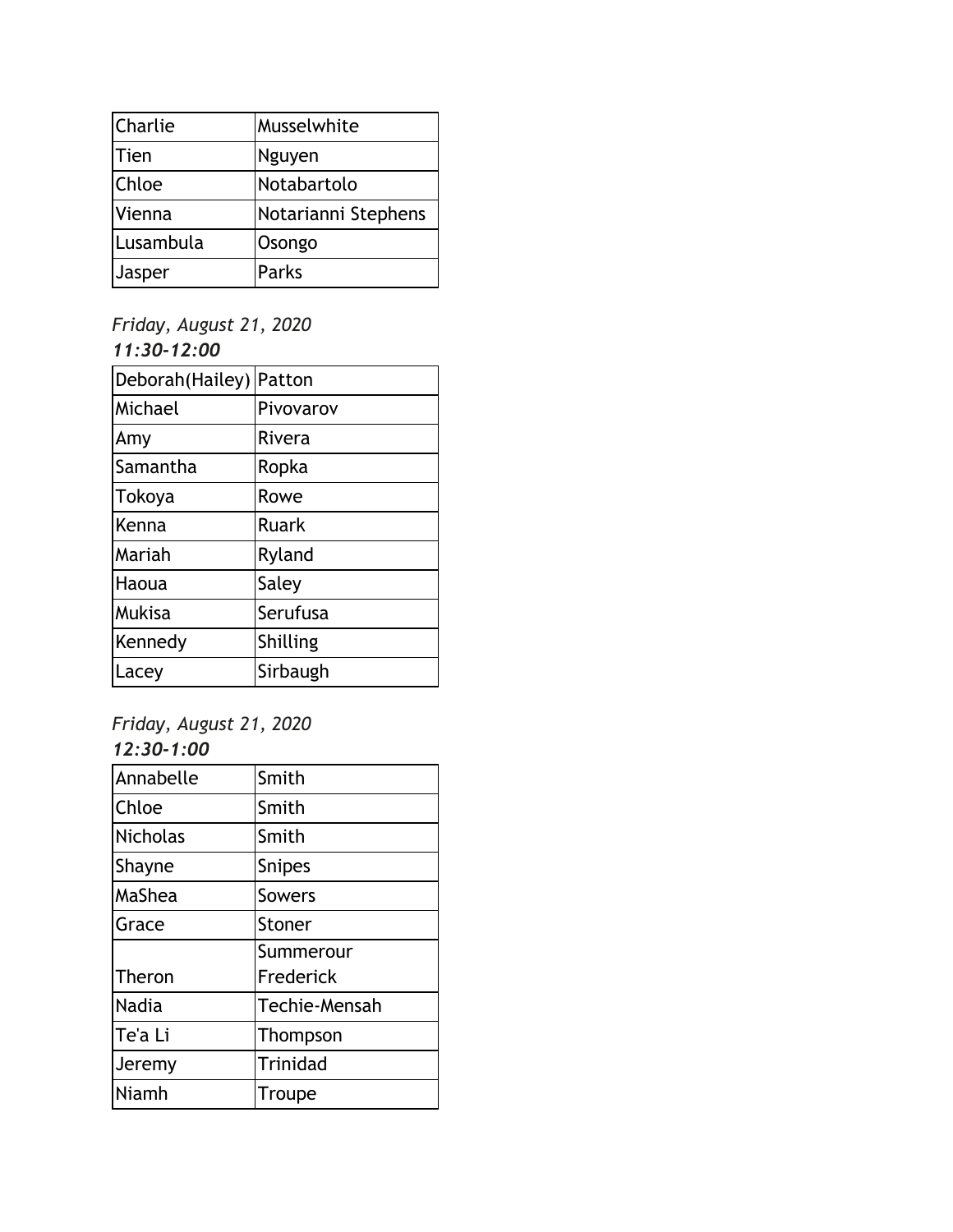*Friday, August 21, 2020 1:00-1:30*

| Camden    | Tucker          |
|-----------|-----------------|
| William   | Turney          |
| Carmen    | Urcia-Mulheisen |
| Haley     | Wainwright      |
| Jasmine   | Walker-Keegan   |
| Rachel    | West            |
| Ashley    | Willard         |
| Erika     | Wilson          |
| Luke      | Woody           |
| Ethan     | Yamashita       |
| Christian | Yost            |

## *Friday, August 21, 2020*

#### *1:30-2:00*

| Zaida   | Abdallah         |
|---------|------------------|
| Sidrah  | Ahmed            |
| Vanessa | Anderson         |
| Olivia  | Andros           |
| Roberto | Aparicio         |
| Chance  | Aufdem-Brinke    |
| Georgia | Bantugan         |
| Jasmine | <b>Baugher</b>   |
| Henry   | Beverungen       |
| Grayson | <b>Biddinger</b> |

# *Friday, August 21, 2020*

| $2:00 - 2:30$ |               |
|---------------|---------------|
| Jessica       | <b>Boakye</b> |
| Gracie        | <b>Boppe</b>  |
| Hannah        | <b>Brown</b>  |
| Abree'        | <b>Butts</b>  |
| Abigail       | Call          |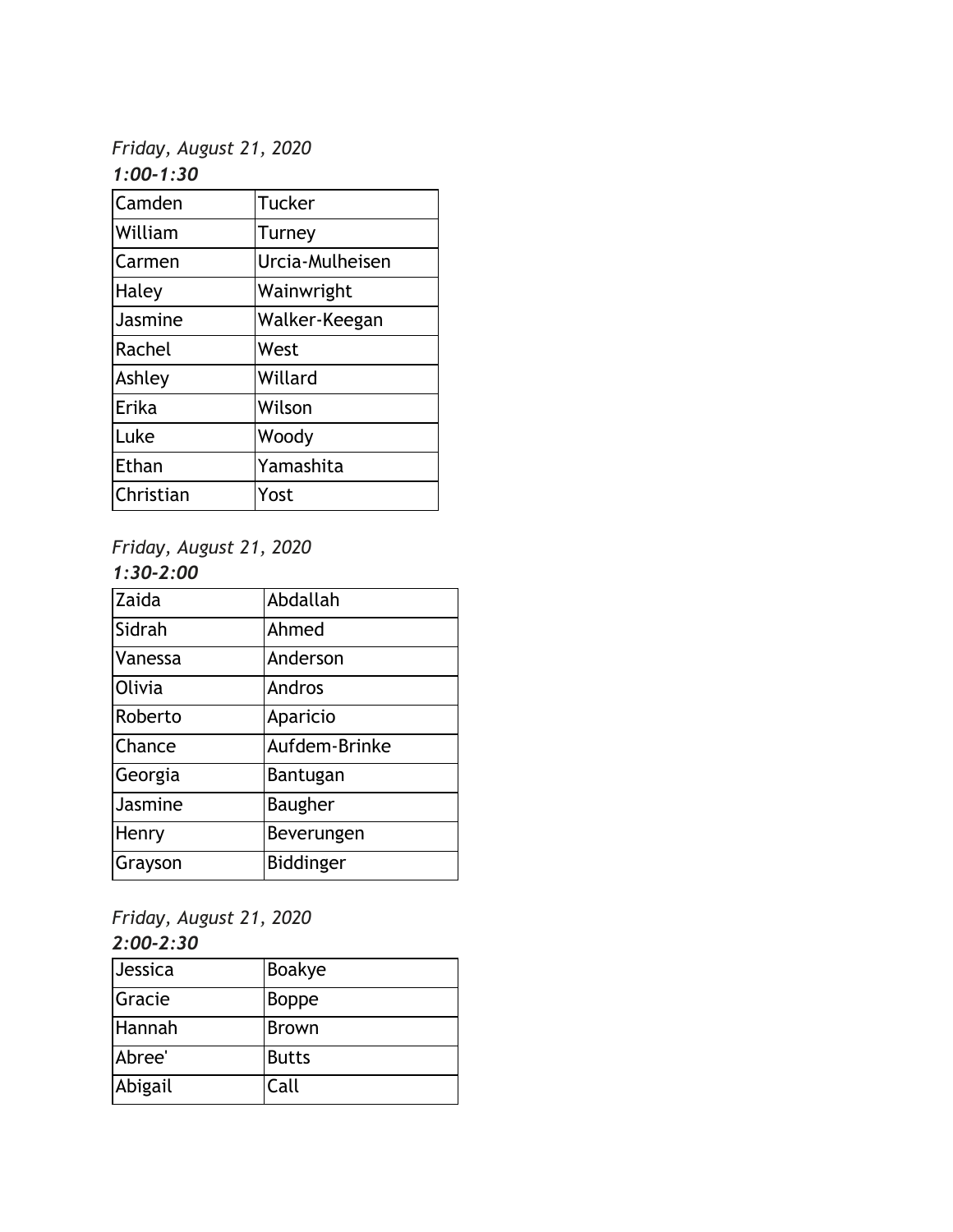| Elizabeth     | Candelaria      |
|---------------|-----------------|
| Amelia        | Carter          |
| Ainsley       | <b>Chadwick</b> |
| Lillian       | Dennison        |
| <b>Brooke</b> | Dupree          |

# *Friday, August 21, 2020*

## *2:30-3:00*

| Evans         |
|---------------|
|               |
| Ferguson      |
| <b>Fields</b> |
| Forston       |
| Foster        |
| Gillespie     |
| Gross         |
| Grubb         |
| Guerrero      |
|               |

# *Friday, August 21, 2020*

*3:00-3:30*

| Andrew        | Halverson      |
|---------------|----------------|
| Madryn        | Hanser         |
| Hanna         | <b>Harris</b>  |
| Aria          | Hemingway      |
| <b>Alexis</b> | <b>Hess</b>    |
| Calleigh      | Hoffman        |
| Adrienne      | Holder         |
| Judea         | <b>Hopkins</b> |
| Constance     | Houser         |
| McKenna       | Iseminger      |
| Theordore     | Janus          |
|               |                |

*Friday, August 21, 2020 3:30-4:00*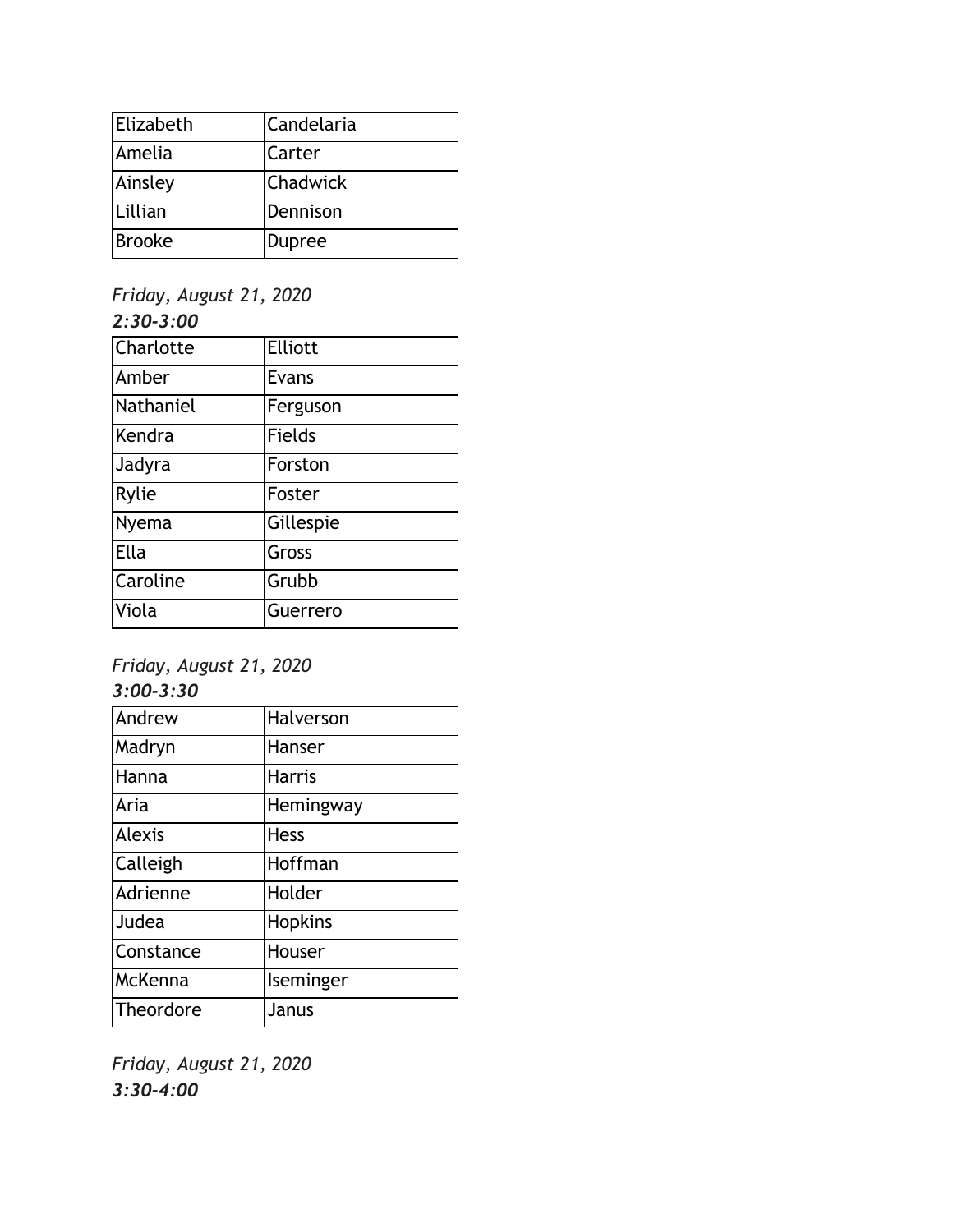| Charleigh    | Jones       |
|--------------|-------------|
| Erin         | Kellogg     |
| Marinn       | <b>King</b> |
| Jenna        | Lescalleet  |
| <b>Brynn</b> | Lietuvnikas |
| Sunny        | Liu         |
| Colin        | Lord        |
| Wilson       | Loy         |
| Sophie       | Lucas       |
| Gabriel      | Mallow      |
| Charlotte    | Massey      |

*Friday, August 21, 2020*

| FIIAAV, AUGUSL ZI, ZUZU |                |  |
|-------------------------|----------------|--|
| 4:00-4:30               |                |  |
| Lawrence                | Maynard        |  |
| Jonea                   | McCray         |  |
| Seth                    | McKinney       |  |
| Manuel                  | Mejias         |  |
| Avery                   | Morgan         |  |
| Emma                    | Mullinix       |  |
| Jack                    | Necessary      |  |
| Lucas                   | <b>O'Neill</b> |  |
| Brenna                  | O'Reilly       |  |
| Reagan                  | Ochoa          |  |
| Mitchell                | Parmelee       |  |
|                         |                |  |

*Friday, August 21, 2020 4:30-5:00*

| Madelyn        | Pepple    |
|----------------|-----------|
| Bao            | Phan      |
| <b>Branden</b> | Quarles   |
| Wanja          | Ramadhani |
| Ella           | Saunders  |
| <b>Elise</b>   | Seibert   |
| Matthew        | Semler    |
|                |           |